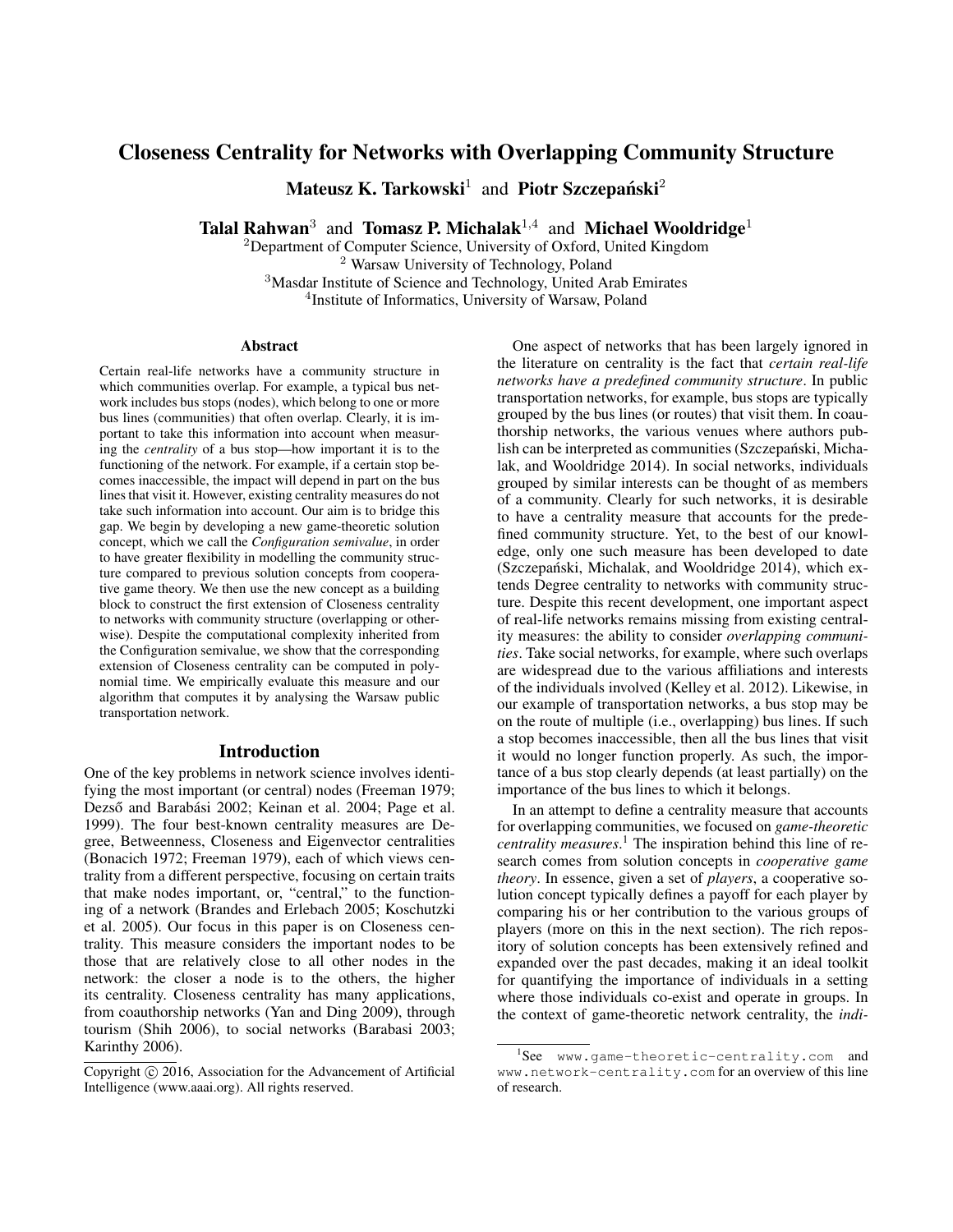| <b>Solution Concept</b>  | Degree | Closeness  | <b>Betweenness</b> |
|--------------------------|--------|------------|--------------------|
| Shapley value            |        | C          |                    |
| Semivalues               |        |            |                    |
| Owen value               | 5      | This Paper | Open               |
| Coalitional semivalues   |        | This Paper | Open               |
| Configuration value      | Open   | This Paper | Open               |
| Configuration semivalues | Open   | This Paper | Open               |

Table 1: *The table outlines the papers that used various solution concepts to extend Degree, Closeness, or Betweenness centralities, and computed them in polynomial time*.

*viduals* correspond to the *nodes* of the network, while the *groups* correspond to the *subgraphs* of the network. With this mapping, any solution concept from cooperative game theory can be readily applied as a centrality measure, except for one remaining obstacle: computing the solution concept. In fact, most solution concepts are inherently hard to compute (Chalkiadakis, Elkind, and Wooldridge 2011). Fortunately, however, in the context of network centrality, we typically focus on a certain closed-form formula, specifying how each group is evaluated. In certain cases, fixing the group-evaluation function makes it possible to obtain a polynomial-time algorithm that computes the resulting, game-theoretic centrality measure.

With this in mind, we propose the first extension of Closeness centrality to networks with either overlapping or nonoverlapping community structure. To this end, we propose four game-theoretic variants of Closeness centrality, three of which are based on existing solution concepts, namely: the *Owen value* (Owen 1977), the *configuration value* (Albizuri, Aurrecoechea, and Zarzuelo 2006), and the *coalitional semivalue* (Szczepański, Michalak, and Wooldridge 2014). The fourth and most general variant is based on a new solution concept proposed in this paper, which generalises the aforementioned three concepts, and offers greater flexibility in modelling the underlying community structure. We call it the *Configuration semivalue*.

Crucially, all of the aforementioned solution concepts are hard to compute given an arbitrary group-evaluation function. Nevertheless, for the purpose of extending Closeness centrality, we propose polynomial-time algorithms for computing the corresponding game-theoretic extension. This result fills several gaps in the computational-complexity analysis of game-theoretic centrality measures (see Table 1).

Finally, to demonstrate the applicability of our approach, we apply it to the Warsaw public transportation network, identifying the most central stops and routes therein, from the perspective of Closeness centrality.

## Basic Notation and Definitions

In the following two subsections, we introduce the relevant *game*-theoretic, and *graph*-theoretic concepts, respectively.

# Game-Theoretic Concepts

A *cooperative game* consists of a set of players  $N =$  $\{1, 2, \ldots, n\}$  and a characteristic function  $\nu : 2^N \to \mathbb{R}$ such that  $\nu(\emptyset) = 0$ . This function assigns to each *coalition* of players its payoff (i.e., an indication of its performance). We will henceforth refer to a game simply by  $\nu$ . A *coalition structure,*  $CS = \{Q_1, Q_2, \ldots, Q_m\}$ , is a partition of  $N$  into disjoint coalitions. One of the key questions in cooperative game theory is the following: Given a game  $\nu$ and a coalition structure CS that the players have formed, how do we divide the payoff of each coalition among its members? In this context, assuming that  $CS = \{N\}$ , i.e., assuming that the players have formed the *grand coalition*, Shapley (1953) proposed a solution concept—now known as the Shapley value—to fairly divide the payoff from cooperation among the players. Banzhaf (1965) proposed another solution concept—now known as the Banzhaf index which is similar to the Shapley value except for a subtle difference in the way contributions are weighed. To generalize the aforementioned solution concepts, Weber (1979) proposed *semivalues*—a family of solution concepts that includes both the Shapley value and Banzhaf index. Formally, let  $MC(C, i) = \nu(C \cup \{i\}) - \nu(C)$  be the *marginal contribution* of player i to coalition  $C \subseteq N \setminus \{i\}$ . Denoting by  $\beta(k)$  the probability that any player makes a marginal contribution to a coalition of size  $k$ , the semivalue of i is:

$$
\psi_i(\nu) = \sum_{k=0}^{|N|-1} \beta(k) \mathbb{E}\left[MC(C^k, i)\right],\tag{1}
$$

where  $C^k$  is a random variable over subsets of size k chosen from the set  $N \setminus \{i\}$  with uniform probability, and  $E$  is the expected value operator for this variable. The Shapley value and Banzhaf index are two semivalues, defined by  $\beta(k)$  =  $1/|N|$  and  $\beta(k) = {\binom{|N|-1}{k}}/2^{|N|-1}$ , respectively.

Importantly, all semivalues assume that  $CS = \{N\}$ , i.e., that the grand coalition is formed. To relax this assumption, Owen (1977) introduced a solution concept—now known as the Owen value—that divides the payoff of any *a priori* coalition structure CS. Now, when  $CS = \{N\}$  or  $CS = \{\{i\}\}_{i \in N}$ , the Owen value is equivalent to the Shapley value. As such, the Owen value is a generalization of the Shapley value; one that does not generalize the  $\beta$  function (as semivalues do), but rather generalizes the assumed coalition structure CS. Another step in this line of research was taken by Szczepański, Michalak, and Wooldridge (2014), who proposed a generalisation combining both the Owen value and semivalues; they called it *coalitional semivalues*. Formally, given a coalition structure, CS, and discrete probability distributions:  $\beta : \{0, \ldots, |CS| - 1\} \rightarrow [0, 1]$  and  $\alpha_j : \{0, \ldots, |Q_j| - 1\} \to [0, 1]$  for all  $j \in \{1, \ldots, |CS|\},$ coalitional semivalues are defined by:

$$
\gamma_i(\nu, CS) = \sum_{k=0}^{|CS|-1} \beta(k) \sum_{l=0}^{|Q_j|-1} \alpha_j(l) \mathbb{E}\Big[MC\Big(\big(\bigcup T^k\big) \cup C^l, i\Big)\Big]
$$
\n(2)

where  $Q_j$  is the coalition in CS that player i belongs to,  $T<sup>k</sup>$  is a random variable over subsets of size k chosen from

Michalak et al. (2013b)

<sup>3</sup> Szczepański, Michalak, and Rahwan (2012, 2016)

<sup>4</sup> Szczepański et al. (2015)

<sup>&</sup>lt;sup>5</sup> Szczepański, Michalak, and Wooldridge (2014)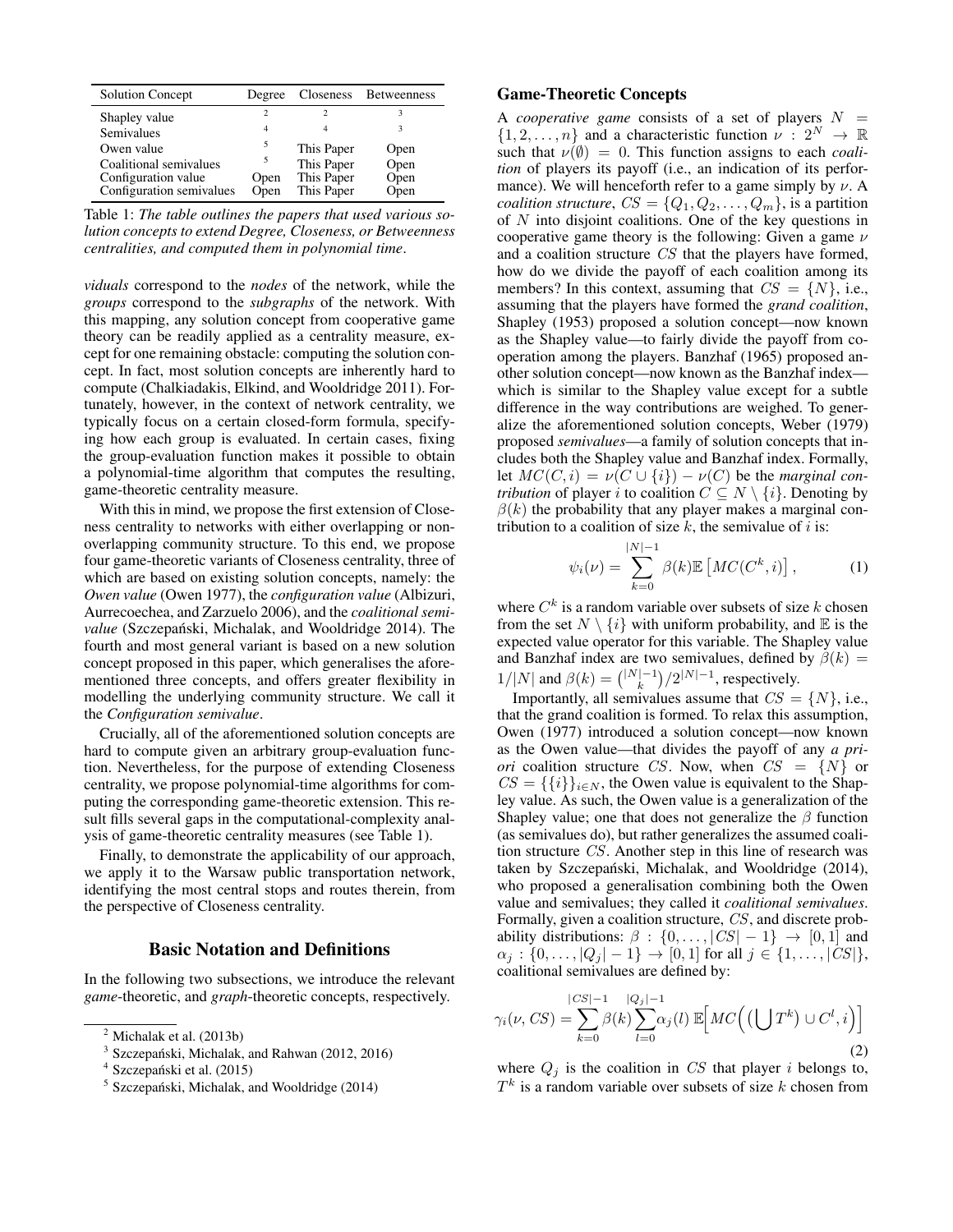$CS \setminus \{Q_j\}$  with uniform probability,  $C^l$  is a random variable over subsets of size l chosen from  $Q_i \setminus \{i\}$  with uniform probability, and  $E$  is the expected value operator. The coalitional semivalue is equivalent to the Owen value when  $\beta(k) = 1/|CS|$  and  $\alpha_i(l) = 1/|Q_i|, \forall j \in \{1, \ldots, |CS|\}.$ 

None of the solution concepts discussed thus far considers overlapping coalitions. To address this issue, Albizuri, Aurrecoechea, and Zarzuelo (2006) generalised the Owen value to situations where the *a priori* coalition structure CS contains overlapping coalitions; they called this generalisation the *Configuration value*. Formally, it is defined as follows, where  $\mathcal{T}_i = \{j : j \in \mathbb{N} \text{ and } Q_j \in CS \text{ and } i \in Q_j\}$ :

$$
\chi_i(\nu, CS) = \sum_{\substack{T \subseteq CS \\ T \cap \mathcal{T}_i = \emptyset}} \sum_{j \in \mathcal{T}_i} \sum_{\substack{C \subseteq Q_j \\ i \notin C}} \lambda MC\Big(\Big(\bigcup T\Big) \cup C, i\Big),
$$
  
where 
$$
\lambda = \frac{|T|!(|CS| - |T| - 1)!}{|CS|!} \frac{|C|!(|Q_j| - |C| - 1)!}{|Q_j|!} \quad (3)
$$

#### Graph-Theoretic Concepts

A network is a graph,  $G = (V, E)$ , comprised of a set of nodes  $V = \{v_0, v_1, \ldots, v_{n-1}\}\$ and a set of edges  $E \subseteq$  $V \times V$ . A path is simply a chain of connected nodes. The distance between two nodes, s and t, denoted by  $dist(s, t)$ is the length of the shortest path between the two (we assume that  $dist(v, v) = 0$ . Given a node  $v \in V$  and a set of nodes  $C \subseteq V$ , we say that  $dist(C, v)$  is equal to the minimum distance between any node  $u \in C$  and v (this implies that if  $v \in C$  then  $dist(C, v) = 0$ ).

*Closeness* centrality quantifies the importance of nodes based on their average distance to other nodes (Freeman 1979). In its most general form, it is formulated as follows:

$$
closeness(v) = \sum_{u \in V} f(dist(v, u)),
$$

where the function  $f : \mathbb{N} \to \mathbb{R}$  determines how the distance influences the centrality. When  $f(k) = k$ , we obtain the classical Closeness centrality, where the *smaller* the value, the more central the node. In this paper, we focus on an alternative formulation, where  $f(k) = 1/k$  and throughout the paper  $\frac{1}{0} = 0$ . The resulting centrality is known as *harmonic* centrality (Boldi and Vigna 2013). With this modification, the *greater* the value, the more central the node (which is in line with most centrality measures).

Everett and Borgatti (1999) introduced *group Closeness centrality*, which extends the notion of Closeness to groups of nodes as follows:

$$
\nu_c(C) = \sum_{u \in (V \setminus C)} f(\text{dist}(C, u)). \tag{4}
$$

Building upon this formula, the first game-theoretic extension of Closeness centrality was introduced by (Michalak et al. 2013b). In particular, the authors defined a game in which the players are the nodes of the network, and the characteristic function is  $\nu_c$ . The centrality of each node was then determined using the Shapley value. The resulting game-theoretic centrality measure is called the *Shapley value-based Closeness centrality*. Roughly speaking, the harmonic Closeness centrality evaluates how close a node



Figure 1: Sample networks. In (c) and (d), communities are highlighted by same-coloured edges.

is to others, whereas the Shapley value-based variant evaluates the role that a node plays in *bringing other nodes closer together*. To illustrate this difference, consider networks (a) and (b) from Figure 1. Here, according to harmonic Closeness,  $v_1$  is relatively more important in (b) than in (a) since it is close to more nodes in (b) than in (a). In contrast, according to the Shapley-value based Closeness,  $v_1$  is actually more important in (a), since the removal of  $v_1$  from (a) has a greater impact on the distances between the other nodes, compared to the removal of  $v_1$  from (**b**).

| Harmonic                                          | SV-based                |
|---------------------------------------------------|-------------------------|
| 1. $v_7, v_9$                                     | $v_7, v_9$              |
| $2. v_1, v_2$                                     | $v_1, v_2$              |
| 3. $v_5$ , $v_6$ , $v_8$ , $v_{10}$ $v_3$ , $v_4$ |                         |
| 4. $v_3, v_4$                                     | $v_5, v_6, v_8, v_{10}$ |
|                                                   |                         |

Table 2: *Harmonic closeness and Shapley value rankings for Figure 1 (d).*

We present in Table 2 the harmonic and Shapley value closeness rankings for Figure 1  $(d)$ .<sup>6</sup> The Configuration value closeness ranking is as follows:  $v_9, v_7, v_1, v_6$ ,  $v_3, v_8, v_5, v_2, v_{10}, v_4.$ The configuration value makes use of community

information, promoting nodes  $v_9$ ,  $v_1$ ,  $v_6$  and  $v_3$ . This ranking is also more fine-grained (i.e., there are no ties), because it draws upon community information, which is different for most nodes in the example.

## Our Centrality Measures

As stated earlier, no centrality measures to date can readily be applied to networks with overlapping community structures. An example is depicted in networks (c) and (d) from Figure 1. Specifically, in network (c), nodes  $v_3$  and  $v_4$  are symmetric except that  $v_3$  belongs to a seemingly-important community; one that connects the two parts of the network. Arguably, when taking this additional information into consideration,  $v_3$  should be considered more important than  $v_4$ . Moving on to network  $(d)$ , node  $v_1$  belongs to more communities than  $v_2$ , and the communities of  $v_1$  seem to be equally important, if not more important, than those of  $v_2$ . This could mean, for example, that more bus, tram or train routes visit (and rely on) the bus stop  $v_1$  than the bus stop  $v_2$ , implying that  $v_1$  should be more central once the underlying community structure is taken into consideration.

Configuration Semivalues: We now propose a family of solution concepts, which we believe to be the most general

<sup>&</sup>lt;sup>6</sup>Ranking does not capture the subtlety of valuations. For example, harmonic closeness ranks  $v_7$  as slightly more important than  $v_1$ , however Shapley value closeness ranks it as much more important.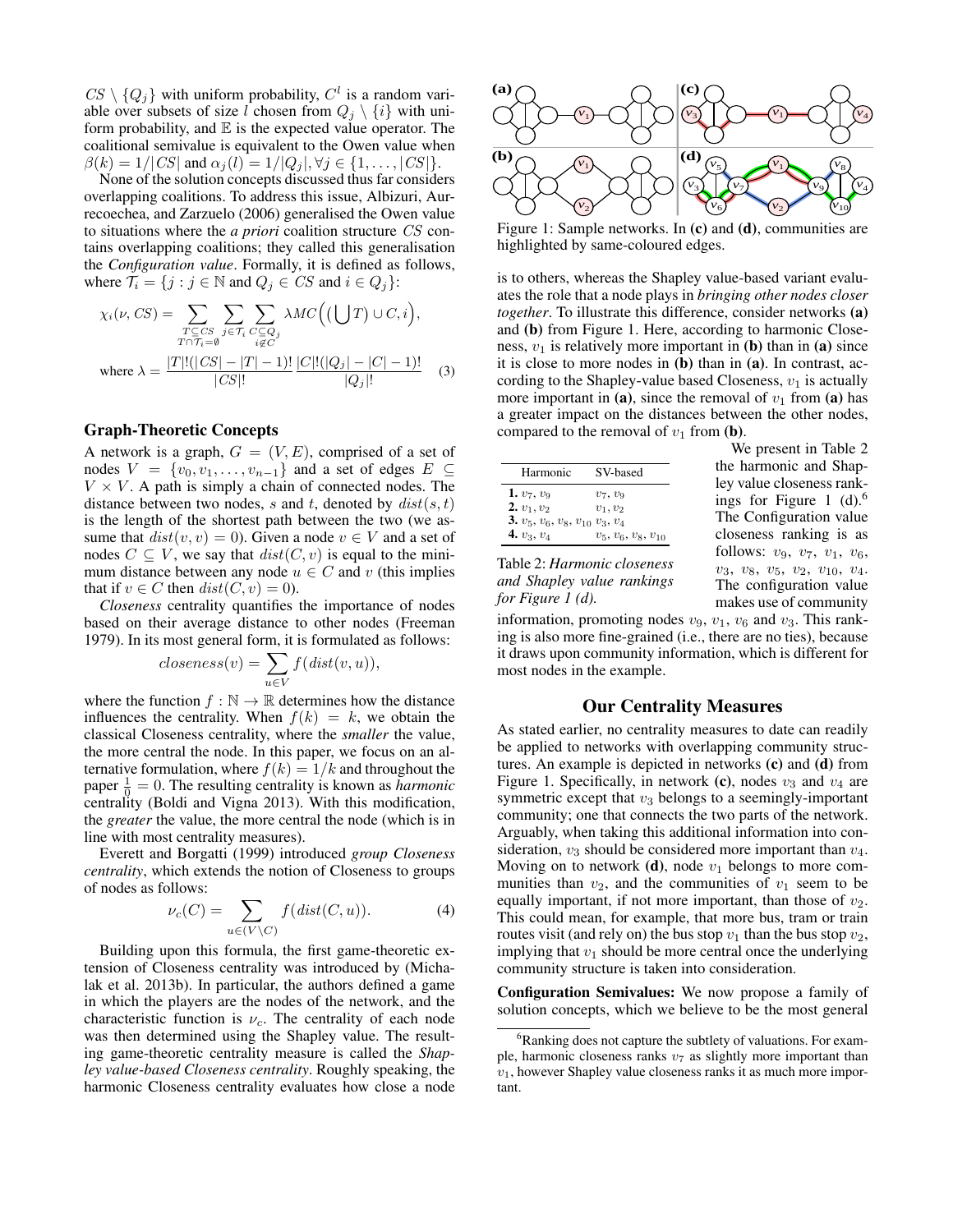of its kind to date, as it not only allows for an arbitrary  $\beta$ ,  $\alpha$ and CS, but also allows for overlapping coalitions. We call it *Configuration semivalues*, and define it as follows, where  $T^k$  is a random variable over subsets of size k of  $CS \setminus \mathcal{T}_i$ and  $E$  is the expected value operator:

$$
\phi_i(\nu, CS) = \sum_{k=0}^{|CS|-1} \beta(k) \sum_{j \in \mathcal{T}_i} \sum_{l=0}^{|Q_j|-1} \alpha_j(l) \mathbb{E}\Big[MC\Big(\big(\bigcup T^k\Big) \cup C^l, i\Big)\Big]
$$
\n(5)

In particular, given a community structure  $CS$  in which communities do not overlap, this family of solution concepts is equivalent to *coalitional semivalues*. Given  $CS = \{N\}$ , it is equivalent to *semivalues*. Further restrictions on  $\beta$  and  $\alpha_i$ (as discussed in the preliminaries) lead to the *Shapley value*, the *Banzhaf index*, or the *Owen value*. Compared to the configuration *value*, our configuration *semivalues* offer greater control over the contributions of players, due to a probability distribution over the number of communities to which a player contributes and a distribution over the number of nodes from his own community that he can contribute to. In applications such as countterrorism (Lindelauf, Hamers, and Husslage 2013; Michalak et al. 2013a), this can represent the expected size of an attack on a network or the number of targeted communities.

Configuration Semivalue Community Index: Whereas to measure the importance of a community using the Owen value it suffices to sum up the power of the nodes comprising it, this is not the case for the Configuration value. In particular, the power of a node may be the result of its membership to many communities. For this reason, the distinction must be made as to which of the player's marginal contributions are made because of which community. To this end, we propose the following measure of community strength:

$$
CP_j(\nu, CS) = \sum_{i \in Q_j} \sum_{k=0}^{|CS|-1} \beta(k) \sum_{l=0}^{|Q_j|-1} \alpha_j(l) \mathbb{E}\Big[MC\Big((\bigcup T^k) \cup C^l, i\Big)\Big],
$$

where  $C^l \subseteq Q_j \setminus \{i\}$  and  $T^k \subseteq CS \setminus Q_j$  are random variables. Although an axiomatic characterisation of this community index is outside the scope of this paper, we mention that in the case of the Configuration value, the index is efficient, and in the case of the Owen value, it is equal to the sum of the Owen values of the members of a community.

Configuration Semivalue Closeness Centrality: Our extension of closeness centrality (which accounts for overlapping and non-overlapping community structures) involves using our Configuration semivalue (see Equation 5) with the characteristic function for group Closeness centrality (see Equation 4). More formally, it is:  $\phi_v(\nu_c, CS)$ .

## Algorithms

We show that any *configuration semivalue* of group Closeness centrality is computable in polynomial time (Theorem 1), and obtain better time complexity for the *configuration value* (Theorem 2).

Theorem 1 *Any configuration* semivalue *of group Closeness centrality for all nodes in a weighted graph* G =  $(V, E, \omega)$  can be computed in  $O(|V|^4 | C)$  time.

Proof of Theorem 1: Starting from Equation (5), which defines the configuration semivalue, let us first replace the arbitrary characteristic function therein, i.e.,  $\nu$ , with that of group Closeness centrality (defined in Equation 4). We get:

$$
\phi_v(\nu, CS) = \sum_{j \in \mathcal{T}_v} \sum_{k=0}^{|CS|-1} \sum_{l=0}^{|Q_j|-1} \sum_{\substack{T^k \subseteq CS \setminus \mathcal{T}_v \\ |T^k| = k}} \sum_{\substack{C^l \subseteq Q_j \setminus \{v\} \\ |C^l| = l}} \alpha_j(l)\beta(k)
$$

$$
\frac{\sum_{u \in V} f(dist(\bigcup T^k \cup C^l \cup \{v\}, u)) - f(dist(\bigcup T^k \cup C^l, u))}{\binom{|CS|-1}{k}\binom{|Q_j|-1}{l}}.
$$

Although this may seem inconsequential, our next step is to rearrange the summation over  $u$  and bring it to the forefront:

$$
\phi_v(\nu, CS) = \sum_{u \in V} \sum_{j \in \mathcal{T}_v} \sum_{k=0}^{|CS|-1} \sum_{l=0}^{|Q_j|-1} \sum_{\substack{T^k \subseteq CS \setminus \mathcal{T}_v \ G^l \subseteq Q_j \setminus \{v\} \\ |T^k| = k}} \sum_{\substack{Q_j \subseteq C \setminus \{v\} \\ |C^l| = l}} \alpha_j(l)
$$

$$
\beta(k) \frac{f(dist(\bigcup T^k \cup C^l \cup \{v\}, u)) - f(dist(\bigcup T^k \cup C^l, u))}{\binom{|CS|-1}{k} \binom{|Q_j| - 1}{l}}.
$$

Next, for  $v \in Q_i$  we will split the equation into:

$$
MC_{k,l}^{+}(v, u, j) = \sum_{\substack{T^{k} \subseteq CS \setminus \mathcal{T}_{v} \\ |T^{k}| = k}} \sum_{\substack{C^{l} \subseteq Q_{j} \setminus \{v\} \\ |C^{l}| = l}} \alpha_{j}(l)\beta(k)
$$

$$
\frac{f\left(\text{dist}(\bigcup_{k} T^{k} \cup C^{l} \cup \{v\}, u)\right)}{\binom{|CS| - 1}{k}\binom{|Q_{j}| - 1}{l}}, \text{ and } (6)
$$

$$
MC_{k,l}^-(v, u, j) = \sum_{\substack{T^k \subseteq CS \setminus \mathcal{T}_v \\ |T^k| = k}} \sum_{\substack{C^l \subseteq Q_j \setminus \{v\} \\ |C^l| = l}} \alpha_j(l)\beta(k)
$$
  

$$
\frac{f\left(\text{dist}(\bigcup_{k} T^k \cup C^l, u)\right)}{\binom{|CS| - 1}{k} \binom{|Q_j| - 1}{l}},
$$
 (7)

with the additional constraint on  $T^k$  and  $C^l$  such that:

$$
dist(\bigcup T^k \cup C^l, u)) \neq dist(\bigcup T^k \cup C^l \cup \{v\}, u)). \tag{8}
$$

We can now state the following:

$$
\phi_v(\nu, CS) = \sum_{u \in V} \sum_{j \in \mathcal{T}_v} \sum_{k=0}^{|CS|-1} \sum_{l=0}^{|Q_j|-1} \newline MC^+_{k,l}(v, u, j) - MC^-_{k,l}(v, u, j).
$$
\n(9)

The constraint in Equation (8) simply allows us to avoid redundant computations (the contribution in the opposite case is trivially zero, since by entering such a coalition,  $v$ does not change the distance to  $u$ ). The remainder of the proof will focus on computing Equations (6) and (7). We will first focus on Equation  $(6)$ .

Note that due to the constraint in Equation (8), we can be sure that  $f(dist(\bigcup_{Q\in T^k} Q\cup C^l\cup \{v\}, u)) = f(dist(u, v)),$ since by entering the coalition,  $v$  must have brought it closer to  $u$ . Thus, it suffices to count the number of coalitions from  $Q_j$  (of size l)— $C^l$ —and coalitions of communities (of size k)—T<sup>k</sup>—such that  $dist(\bigcup_{Q \in T^k} Q \cup C^l, u)) > dist(v, u)$ , since only then Equation  $(8)$  will hold. To do this, let us introduce the following notation: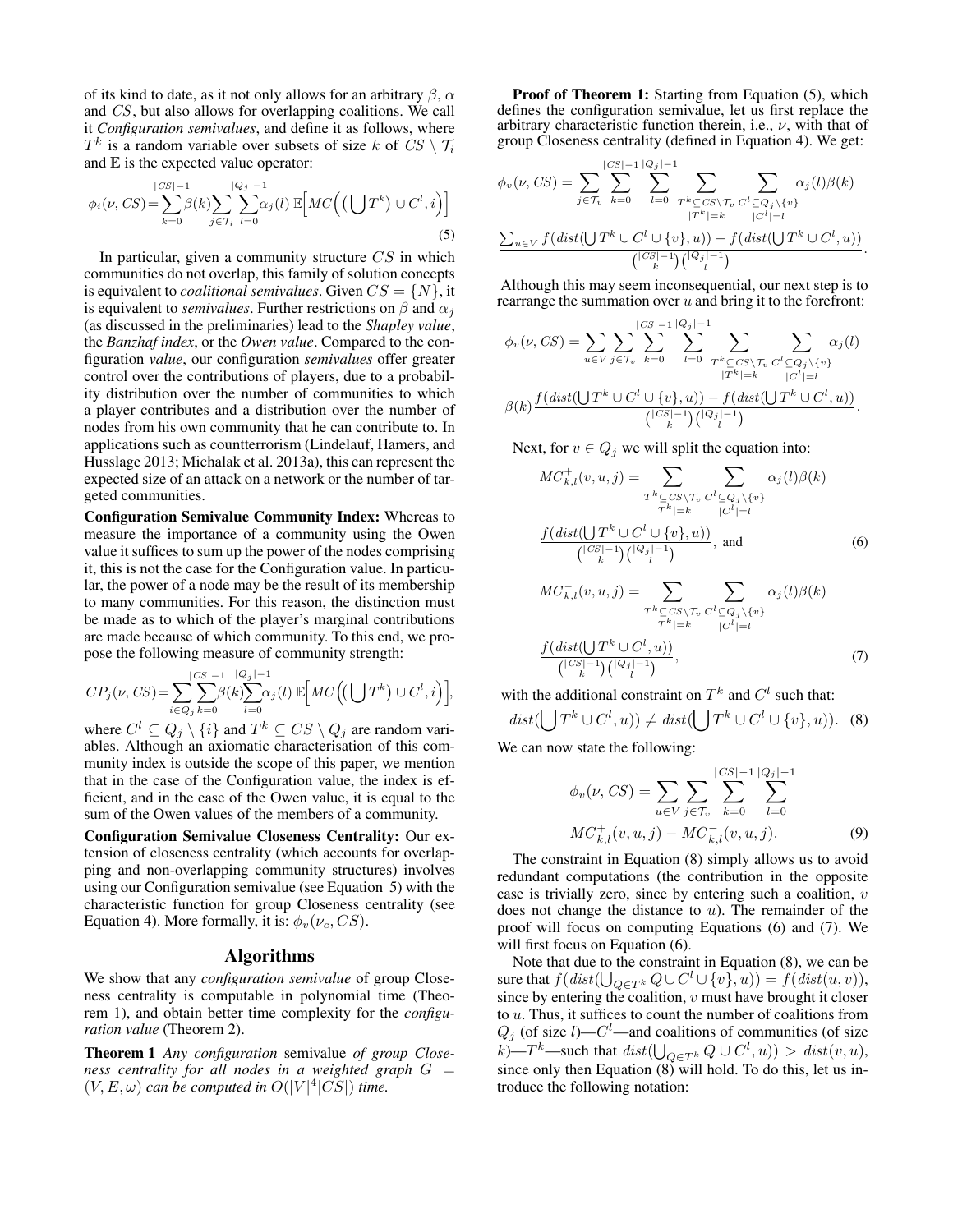- $Com_{\sim d}(u) = \{Q : Q \in M \text{ and } dist(Q, u) \sim d\}$ ;
- $Nod_{\sim d}^{j}(u) = \{s : s \in C_j \text{ and } dist(s, u) \sim d)\},\$

where  $\sim$  will be one of  $\lt, \gt, \leq \gt;$  or  $=$ . These sets are fairly simple to precompute, and will allow us to count the number of required coalitions. In this particular case, we will use  $Com_{\geq dist(u,v)}$  to count the number of communities farther from u than v. Similarly,  $Nod_{\geq dist(u,v)}^j$  counts the number of nodes in the community  $Q_j$  that are farther from u than the distance from u to v. Altogether, there are  $\binom{Com_{>dist(u,v)}}{k}$ coalitions of communities and  $\binom{N \cdot od^j_{> dist(u,v)}}{l}$  coalitions from  $Q_j$  satisfying the requirements. Let  $d = dist(u, v)$ . Finally:

$$
MC_{k,l}^+(v,u,j) = \binom{Nod_{>d}^j}{l} \binom{Com_{>d}}{k} f(dist(v,u)).
$$

As for Equation (7), we divide computations as follows:

$$
MC_{k,l}^-(v, u, j) = \sum_d MC_{k,l}^-(v, u, j, d), \text{ where}
$$
  
\n
$$
MC_{k,l}^-(v, u, j, d) = \sum_{\substack{T^k \subseteq CS \backslash \mathcal{T}_v \subseteq C^l \subseteq Q_j \backslash \{v\} \\ |T^k| = k}} \sum_{\substack{C^l \subseteq Q_j \backslash \{v\} \\ |C^l| = l}} \alpha_j(l)\beta(k)
$$
  
\n
$$
\frac{f(\text{dist}(\bigcup_{k} T^k \cup C^l, u))}{\binom{|CS| - 1}{k} \binom{|Q_j| - 1}{l}},
$$

keeping in mind the constraint from Equation (8) and adding the constraint on  $C^l$  and  $T^k$  such that

$$
dist(\bigcup T^k \cup C^l, u) = d. \tag{10}
$$

Now, the computation of  $MC_{k,l}^-(v, u, j, d)$  reduces to computing the number of coalitions  $C<sup>l</sup>$  and coalitions of communities  $T^k$  that satisfy both constraints. By using the inclusion-exclusion principle, and assuming that  $dist(v, u) > d$ , we have the following:

$$
\begin{split} MC_{k,l}^-(v,u,j,d) =& \binom{Com_{\geq d}(u)}{k}\binom{Nod_{\geq d}^j(u)}{l} \\ &-\binom{Com_{>d}(u)}{k}\binom{Nod_{>d}^j(u)}{l}. \end{split}
$$

To explain this, we first compute the number of coalitions of communities of size  $k$  that are at distance  $d$  or farther from u. We do the same for coalitions of nodes from  $Q_i$ . However, we must take away the number of occurrences when no nodes from  $C^l$  and communities from  $T^k$  are at distance d from  $u$ , in order to satisfy the constraint from Equation (10).

Computing all  $MC_{k,l}^-(v, u, j)$  variables is the most timeconsuming, as it takes  $O(|V|^4|CS|)$  time. This may be counter-intuitive, since computing all  $MC_{k,l}^-(v, u, j, d)$  variables would imply  $O(|V|^5|CS|)$ , but dynamic programming eliminates this need. Precomputations are implemented in Algorithm 1 and marginal contributions in Algorithm 2.  $\Box$ 

Theorem 2 *The configuration* value *of group Closeness centrality for all nodes in a weighted graph*  $G = (V, E, \omega)$ *can be computed in*  $O(|V|^2[\log(|V|)+|C\hat{S}||+|V||E|)$  *time.* 

Sketch of Proof of Theorem 2: The key idea, is to use an alternate formula for the configuration value:

$$
\phi_v(\nu, CS) = \sum_{j \in \mathcal{T}_v} \sum_{\Pi \in \Pi(CS)} \sum_{\pi \in \Pi(Q_j)} \sum_{\pi \in \Pi(Q_j)} \sum_{u \in V} f\left(\text{dist}(\Pi_{|Q_j} \cup \pi_{|v} \cup \{v\}, u)\right) - f\left(\text{dist}(\Pi_{|Q_j} \cup \pi_{|v}, u)\right)} |CS| |Q_j|!},
$$

where  $\Pi(X)$  refers to a permutation of the set X, and  $\Pi_{x}$  is the set of elements preceding x in the permutation  $\Pi$ . Next, we group computations for both  $k$  and l as follows:  $MC^+(\tilde{v}, u, \tilde{j}) = \sum_{k,l} MC^+_{k,l}(v, u, \tilde{j})$  and  $MC^-(v, u, j, d) = \sum_{k,l} MC_{k,l}^-(v, u, j, d)$ . By counting the permutations that satisfy the constraints from Theorem 1, we reach the following:

$$
MC^{+}(v, u, j) = \frac{f(d)(|CS|)!(|Q_j|)!}{Nod_{\leq d}^{j}(u)Com_{\leq d}(u)}, \text{ and}
$$

$$
MC^-(v, u, j, d) = f(d)
$$
  

$$
\left[ \frac{(|CS|)!(|Q_j|)!}{Nod_{
$$

Precomputations are presented in Algorithm 1, and computation of marginal contributions is presented in Algorithm 2. Algorithm 3 computes the Configuration value with better time complexity. In Algorithm 1, lines 1 to 20 compute node distances using Johnson's algorithm (Johnson 1977) and sort them in a descending order, allowing us to use dynamic programming to avoid redundant computation. As an example, if  $d'$  directly follows  $d$  in such a list, then  $COM_{\ge d'}(u) = COM_{=d}(u) + COM_{\ge d}(u)$ . The last step removes duplicate distances from the community distances list, which also helps avoid redundant computation.

 $\odot$ 

Algorithm 2 computes marginal contributions by moving backwards (largest to smallest) through the possible distances, and also uses dynamic programming. The data computed thus-far is held in the variable *prev\_val* and accumulated in  $\phi_v$ .  $s$ -merge $(a, b)$  is a function that takes



Figure 2: Empirical running times for Algorithms 2 and 3.

two sorted sets (descending order) and returns a sorted set, such that any items in  $b$  that are smaller than the smallest item in  $a$  are not included. Finally, the array  $CP$  must be mentioned, which collects the power of communities as a whole. If a marginal contribution is made by a node through community  $Q_j$ , then  $CP_j$  is incremented by the value of the contribution.

We conclude by noting that the configuration value is a generalisation of the Shapley value. Algorithm 3 can compute the Shapley value-based Closeness centrality (Michalak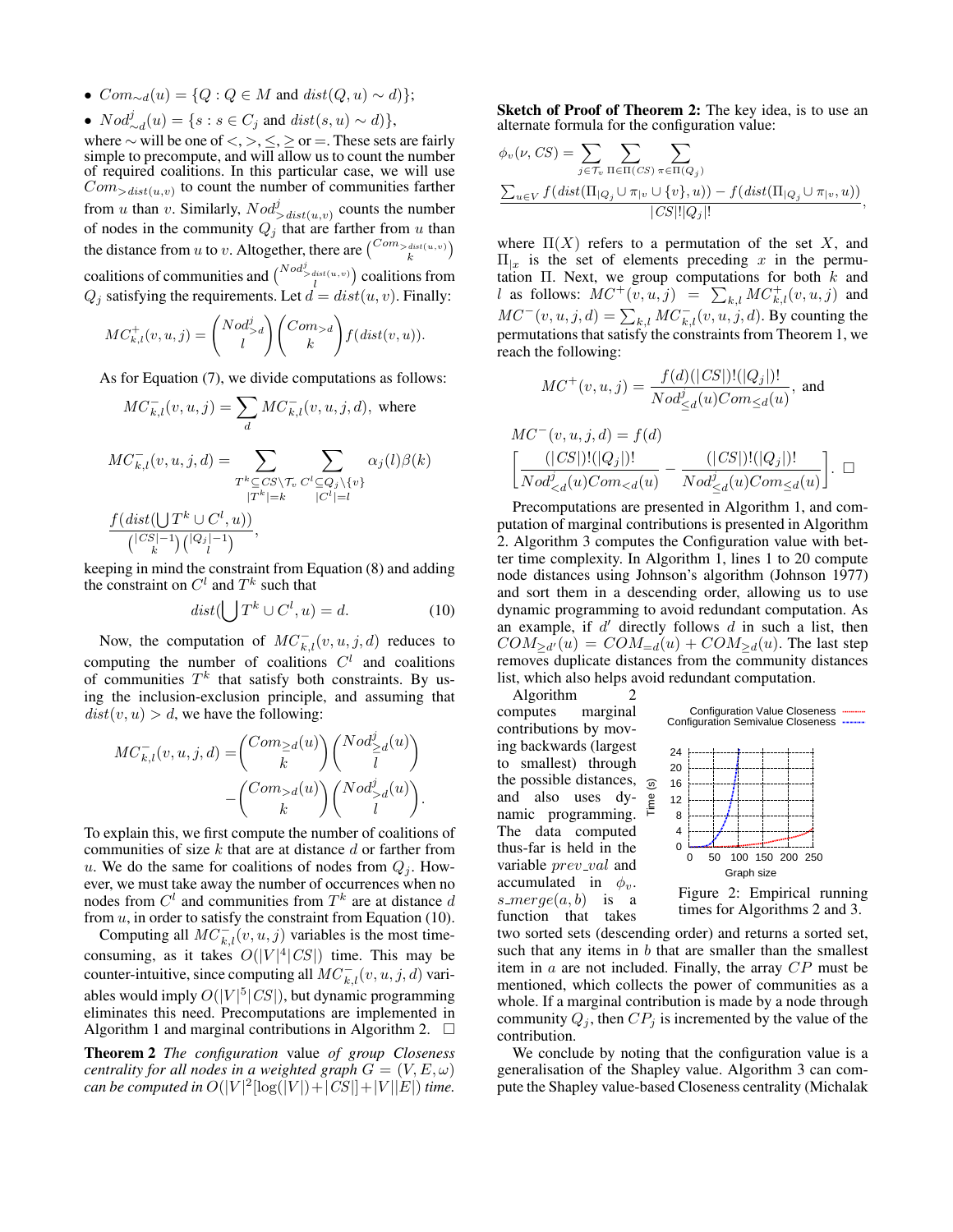et al. 2013b) with the same time-complexity as the best currently known algorithm (computing distances between all nodes limits computation time). Empirical running times are presented in Figure 2.

| rank Harmonic                                                                                                                 | SV-based CV-based                                 |  |
|-------------------------------------------------------------------------------------------------------------------------------|---------------------------------------------------|--|
| 1. Świetokszyska<br>2. Ratusz<br>3. Ron.Starzyńskiego Erazma z Zakr. PKP Falenica<br>4. Dw. Wileński PKP Radość Świetokszyska | Politechnika Centrum<br>PKP Falenica Dw. Wileński |  |

Table 3: *Top four hubs in the Warsaw transportation network, according to different Closeness measures.*

| node              | Harmonic SV |      | CV   | lines |
|-------------------|-------------|------|------|-------|
| Centrum           | 234         | 0.23 | 4.96 | 68    |
| Świetokszyska 235 |             | 0.50 | 4.22 | 29    |
| Politechnika      | 224         | 1.04 | 3.07 | 17    |
| PKP Falenica 108  |             | 1.00 | 4.91 | 8     |
| PKP Radość        | 199         | 0.80 | 3.45 |       |

Table 4: *Properties of hubs in Warsaw.*

#### Warsaw Public Transportation Network

Algorithms 1, 2 and 3 were implemented in Java. The Configuration-based Closeness centrality (i.e., CV-based Closeness centrality) was used to analyse the Warsaw public transportation network.<sup>7</sup> Edge-weights were defined as the average travel times between nodes. In total, the weighted network consists of 1425 nodes, 2135 edges and 380 communities formed by bus lines, trams, and underground and suburbia trains. We note that the ranking of nodes according to CV-based Closeness differs significantly from the Harmonic Closeness and Shapley value-based (i.e., SV-based) Closeness rankings. We present the four most prominent nodes according to these centralities in Table 3.

Configuration-based Closeness ranks *Centrum* (or "city center") as most important. This result is intuitive and makes sense, since this stop is a large hub in downtown Warsaw, where passengers can choose from 68 bus, tram and train connections, and one metro line (see Table 4). The top ranked nodes according to the other centrality measures are also near the city center, but provide less connections that are not as important as those in the city center.

The most surprising rankings are for *PKP Falenica* and *PKP Radość*, which are railway stations far from downtown Warsaw. They are important because—for certain sourcedestination pairs—it is almost impossible to find routes that omit these stations. Additionally, trains play an important role in shortening the travel time between distant nodes, since they are the fastest means of transportation.

Interestingly, the fifth node according to CV-based Closeness, *Płowiecka*, is not in the top ten according to the other measures. Harmonic Closeness misses the fact that this stop is not easily replaced. Shapley value-based Closeness misses

### Algorithm 1: Precomputations for Configuration Semivalue Closeness.

|          | value Closeness.                                                                                                                      |
|----------|---------------------------------------------------------------------------------------------------------------------------------------|
|          | <b>input</b> : Graph $G = (V, E, \omega)$ , Closeness function                                                                        |
|          | $f : \mathbb{R} \to \mathbb{R}$ , Overlapping Community Structure                                                                     |
|          | CS, Probability distribution functions                                                                                                |
|          | $\beta:0,1,\ldots V -1\to\mathbb{R},$                                                                                                 |
|          | $\forall_{0 \leq j \leq  CS -1} \alpha_j : 0, 1, \ldots  Q_j  - 1 \to \mathbb{R}$                                                     |
|          | <b>output:</b> Configuration Semivalue                                                                                                |
|          | $1\ dist[V, V] \leftarrow Johnson(G, \omega);$                                                                                        |
|          | 2 for $v \in V$ do                                                                                                                    |
| 3        | $\vert COM[v] \leftarrow \emptyset;$                                                                                                  |
| 4        | for $v \in V$ do                                                                                                                      |
| 5        | $\phi_v \leftarrow 0;$                                                                                                                |
| 6        | $distances[v] \leftarrow \text{ empty ordered set};$                                                                                  |
| 7        | $c\_dists[v] \leftarrow$ empty ordered set;                                                                                           |
| 8        | for $Q_i \in CS$ do                                                                                                                   |
| 9        | $CP[j] \leftarrow 0; \quad com\_dist[j][v] \leftarrow \infty;$                                                                        |
| 10       | $g\_{dists}[j][v] \leftarrow$ empty ordered set;                                                                                      |
| 11       | for $u \in Q_j$ do                                                                                                                    |
| 12       | $COM[u] \leftarrow COM[u] \cup Q_j;$                                                                                                  |
| 13       | $com\_dist[j][v] \leftarrow$                                                                                                          |
|          | $\min(dist(v, u), com\_dist[j][v]);$<br>$distances[v] \leftarrow distances[v] \cup \langle u, dist[u, v] \rangle;$                    |
| 14       |                                                                                                                                       |
| 15       | $c\_dists[v] \leftarrow c\_dists[v] \cup \langle Q_i, com\_dist[j][v] \rangle;$                                                       |
| 16       | $sort\_desc(c\_dists[v]); sort\_desc(distance[s[v]);$                                                                                 |
| 17       | for $u \in V$ do                                                                                                                      |
| 18       | for $\langle v, d \rangle \in distances[u]$ do                                                                                        |
| 19       | for $Q_j \in COM[v]$ do                                                                                                               |
| 20       | $g\_dists[j][u] \leftarrow g\_dists[j][u] \cup \langle v, d \rangle;$                                                                 |
|          |                                                                                                                                       |
| 21       | for $u \in V$ do                                                                                                                      |
| 22       | $m1 \leftarrow$ largest distance in c_dists[u]; prev $\leftarrow m1$ ;<br>$Com_{>prev}(u) \leftarrow 0; Com_{>prev}(u) \leftarrow 0;$ |
| 23<br>24 | for $\langle Q_j, d \rangle \in c\_dists[u]$ do                                                                                       |
| 25       | $m2 \leftarrow$ largest distance in g_dists[j][u];                                                                                    |
| 26       | if $m2 > m1$ then                                                                                                                     |
| 27       | $\vert Com_{>m2}(u) \leftarrow 0; Com_{>m2}(u) \leftarrow 0;$                                                                         |
|          |                                                                                                                                       |
| 28<br>29 | if $d \neq prev$ then<br>$Com_{>d}(u) \leftarrow Com_{>prev}(u);$                                                                     |
| 30       | $Com_{\geq d} \leftarrow Com_{\geq prev}(u); prev = d;$                                                                               |
|          |                                                                                                                                       |
| 31       | $Com_{\geq d}(u) \leftarrow Com_{\geq d}(u) + 1;$                                                                                     |
| 32       | $prevnod \leftarrow$ largest distance in $distances[u];$                                                                              |
| 33       | $Nod_{prevnod}^{j}(u) \leftarrow 0; Nod_{prevnod}^{j}(u) \leftarrow 0;$                                                               |
| 34       | for $\langle v, dnod \rangle \in distances[u]$ do                                                                                     |
| 35       | <b>if</b> $dnod \neq prevnod$ <b>then</b>                                                                                             |
| 36       | $Nod_{\geq dnod}^{j}(u) \leftarrow Nod_{\geq prevnod}^{j}(u);$                                                                        |
| 37       | $Nod_{\geq dnod}^{j}(u) \leftarrow Nod_{\geq prevnod}^{\overline{j}}(u);$                                                             |
| 38       | $\bar{prevnod} = dnod;$                                                                                                               |
| 39       | if $Q_j \in COM(v)$ then                                                                                                              |
|          | $\left  Nod_{\geq dnod}(u) \leftarrow Nod_{\geq dnod}(u) + 1;$                                                                        |
| 40       |                                                                                                                                       |
|          |                                                                                                                                       |
| 41       | for $u \in V$ do                                                                                                                      |
| 42       | $remove\_repeated\_distances(c\_dists[u]);$                                                                                           |

<sup>&</sup>lt;sup>7</sup>The data, experiment results and programs can be downloaded from https://github.com/szczep/gtna.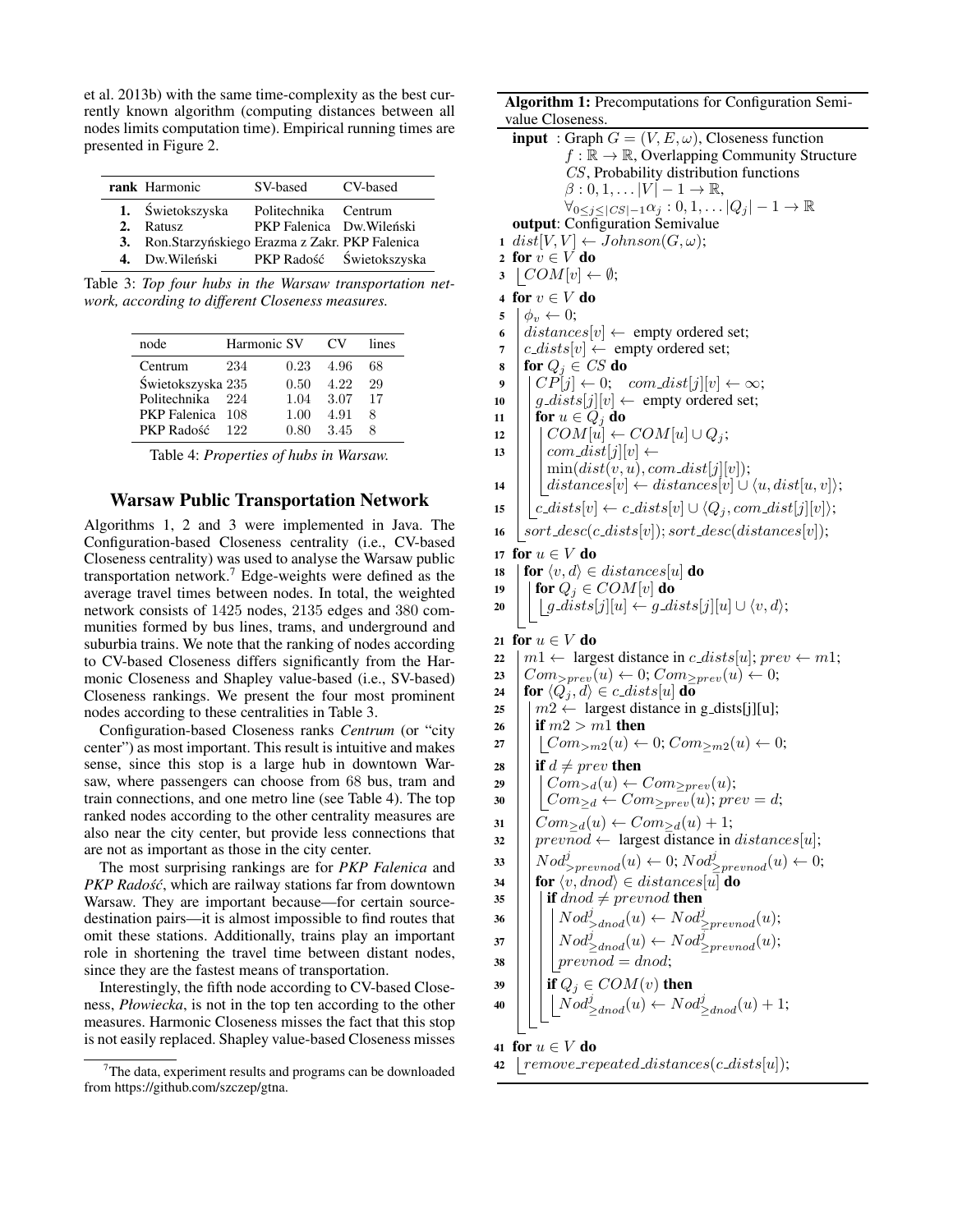Algorithm 2: Efficient Algorithm for Configuration Semivalue Closeness (continued from Algorithm 1).

1 for  $u \in V$  do 2  $\text{for } Q_i \in CS, k \in [0, |CS|), l \in [0, |Q_i|) \text{ do}$  $\begin{aligned} 3 \mid \text{ } | \text{ } prev\_d \leftarrow -1; \text{ } prev\_val \leftarrow 0; \text{ } MC^- \leftarrow 0; \end{aligned}$ 4 for  $\langle x, d \rangle \in s$  merge(g dists[j][u], c dists[u]) do<br>5 for  $f(x, d) \in s$  merge(g dists[j][u], c dists[u]) do if  $x \in V$  *and prev*  $\mathcal{d} \neq -1$  then 6  $\vert \vert \vert$   $\vert$   $Com_{\geq d}(u) \leftarrow Com_{\geq prev\_d}(u);$  $7 \mid | \mid | Com_{>d}(u) \leftarrow Com_{>prev_d}(u);$  $\mathbf{B} \parallel \mathbf{B}$  if  $prev_d \neq d$  then 9  $\vert \vert \vert$   $\vert MC^{-} \leftarrow prev\_val; prev\_d \leftarrow d;$  $\textbf{10} \quad \bigg| \quad \bigg| \quad \bigg| \quad \textbf{prev\_val} \leftarrow \textbf{prev\_val} + \bigg[ \big( \textbf{Com}_{\geq d}^{>a}(u) \big) \big( \textbf{N} \textbf{od}_{\geq d}^{j}(u) \big) \bigg]$  $\frac{1}{l}$ <sup>d</sub>(u)</sup>) –  $\binom{Com_{\geq d}(u)}{k}\binom{Nod_{\geq d}^j(u)}{l} f(d);$  $11 \mid \cdot \mid$  if  $x \in V$  then  $12 \quad \bigg|\quad \bigg|\quad \bigg|\quad MC^+ \leftarrow f(d)\binom{Com_{\stackrel{>}{k}}a^{(u)}}{k}\binom{Nod_{\stackrel{j}{l}}^j}{l}^{(u)};$ 13  $\left| \begin{array}{c} \end{array} \right| \left| \phi_x \leftarrow \phi_x + \beta(k)\alpha_j(l) \frac{MC^+ - MC^-}{\sqrt{|C|} \left| \frac{C}{2} \right| \left| \frac{C}{2} \right|}$  $\frac{MC^+ - MC^-}{\binom{|CS|-1}{k}\binom{|Q_j|-1}{l}}$ ; 14  $\| \cdot \| \cdot C P_j \leftarrow C P_j + \beta(k) \alpha_j(l) \frac{MC^+ - MC^-}{\sqrt{C}S^+ - 1 \sqrt{C} \alpha_l!}$  $\binom{|CS|-1}{k}\binom{|Q_j|-1}{l}$ ) ;

that the bus lines that stop at *Płowiecka* are very important. Even if the stop is omitted, a traveller must often still use bus lines that visit *Płowiecka* for further travel. As for communities—unsurprisingly—long routes that bring in commuters from all of Warsaw (including the metro line M1) are ranked as most important.

Harmonic Closeness centrality prioritises the topologically most *central* nodes. The SV-based centrality considers a new dimension, promoting irreplaceable nodes. We go one step further and provide a

|     | Line Community Index |
|-----|----------------------|
| 401 | 4.35                 |
| ZS1 | 3.68                 |
| 409 | 3.61                 |
| M1  | 3.51                 |

Table 5: *Important lines.* new CV-based measure that promotes hubs with powerful connections, while taking into account the previous two considerations. Importantly, only our measure is able to detect the most central and popular hub in Warsaw.

# Information Diffusion in Social Networks

Borgatti (2006) advocated the use of group closeness centrality for information diffusion. However, this approach does not yield a comprehensive ranking of nodes, is computationally intractable and does not account for communities. Recently, Lin et al. (2015)

|    | rank Harmonic SV |       | CV.   |
|----|------------------|-------|-------|
| 1. | 5274             | 5274  | 5     |
| 2. | 311              | 35879 | 823   |
| 3. | 404              | 12367 | 72    |
|    | 727              | 27977 | 11287 |

Table 6: *Top four hubs in the Youtube subnetwork.*

noted that communities are important for information diffusion, since intra-community diffusion is much faster than inter-community diffusion.

Algorithm 3: Efficient Algorithm for Configuration Value Closeness (continued from Algorithm 1).

|                       | 1 for $u \in V$ do                                                                                                                                                             |
|-----------------------|--------------------------------------------------------------------------------------------------------------------------------------------------------------------------------|
| $\mathbf{2}$          | for $Q_i \in CS$ do                                                                                                                                                            |
| 3                     | $prev\_d \leftarrow -1; prev\_val \leftarrow 0; MC^{-} \leftarrow 0;$                                                                                                          |
| $\boldsymbol{\Delta}$ | for $\langle x, d \rangle \in s\_merge(g\_dists[j][u], c\_dists[u])$ do                                                                                                        |
| 5                     | if $x \in V$ and prev_d $\neq -1$ then                                                                                                                                         |
| 6                     |                                                                                                                                                                                |
| 7                     | $Com_{\leq d}(u) \leftarrow Com_{\leq prev.d}(u);$<br>$Com_{$                                                                                                                  |
| 8                     | if $prev_d \neq d$ then                                                                                                                                                        |
| 9                     | $MC^- \leftarrow prev\_val; prev\_d \leftarrow d;$                                                                                                                             |
| 10                    | $prev\_val \leftarrow prev\_val + \left[\frac{f(d)}{(Nod_{\leq d}^{j}(u))(Com_{\leq d}(u))}\right]$                                                                            |
|                       | $\frac{f(d)}{(Nod_{\leq d}^{j}(u))(Com_{\leq d}(u))}$ ;                                                                                                                        |
| 11                    | if $x \in V$ then                                                                                                                                                              |
| 12                    | $\begin{cases} MC^+ \leftarrow \frac{f(d)}{(Nod_{\leq d}^j(u))(Com_{\leq d}(u))};\\ \phi_x \leftarrow \phi_x + MC^+ - MC^-;\\ CP_j \leftarrow CP_j + MC^+ - MC^-; \end{cases}$ |
| 13                    |                                                                                                                                                                                |
| 14                    |                                                                                                                                                                                |
|                       |                                                                                                                                                                                |

We conducted an experiment on a YouTube social network with ground-truth communities (Mislove et al. 2007) in order to see the impact of overlapping communities on centrality. We chose the 80 first communities from a list of the 5000 most important ones<sup>8</sup> and studied the sub-network consisting of these communities. Figure 6 shows the four most important nodes. Harmonic centrality indicates that node 5274 is topologically most central, whereas SV-based centrality indicates that it also brings other nodes closer together. The configuration value ranking promotes node 5, since it belongs to important communities, and it is important for bringing nodes within these communities closer together. Moreover, it brings other communities closer together, which is imperative for inter-community information transfer.

# Conclusions and Future Work

We have developed a general solution concept, namely the Configuration semivalue, that encompasses both coalitional semivalues (Szczepański, Michalak, and Wooldridge 2014) and the configuration value (Albizuri, Aurrecoechea, and Zarzuelo 2006). We have used this value in order to develop the first network centrality measure that accounts for an overlapping community structure. We based our centrality on the notion of Closeness, developed polynomial-time algorithms for its computation and used it to analyse the Warsaw public transportation network. This research also fills a gap in the complexity analysis of game-theoretic centrality measures. An interesting direction for future work is to complete the missing entries in Table 1. Finally, although the configuration value has been axiomatised, configuration semivalues in general and community indices need further study.

<sup>8</sup>Available at https://snap.stanford.edu/data/com-Youtube.html